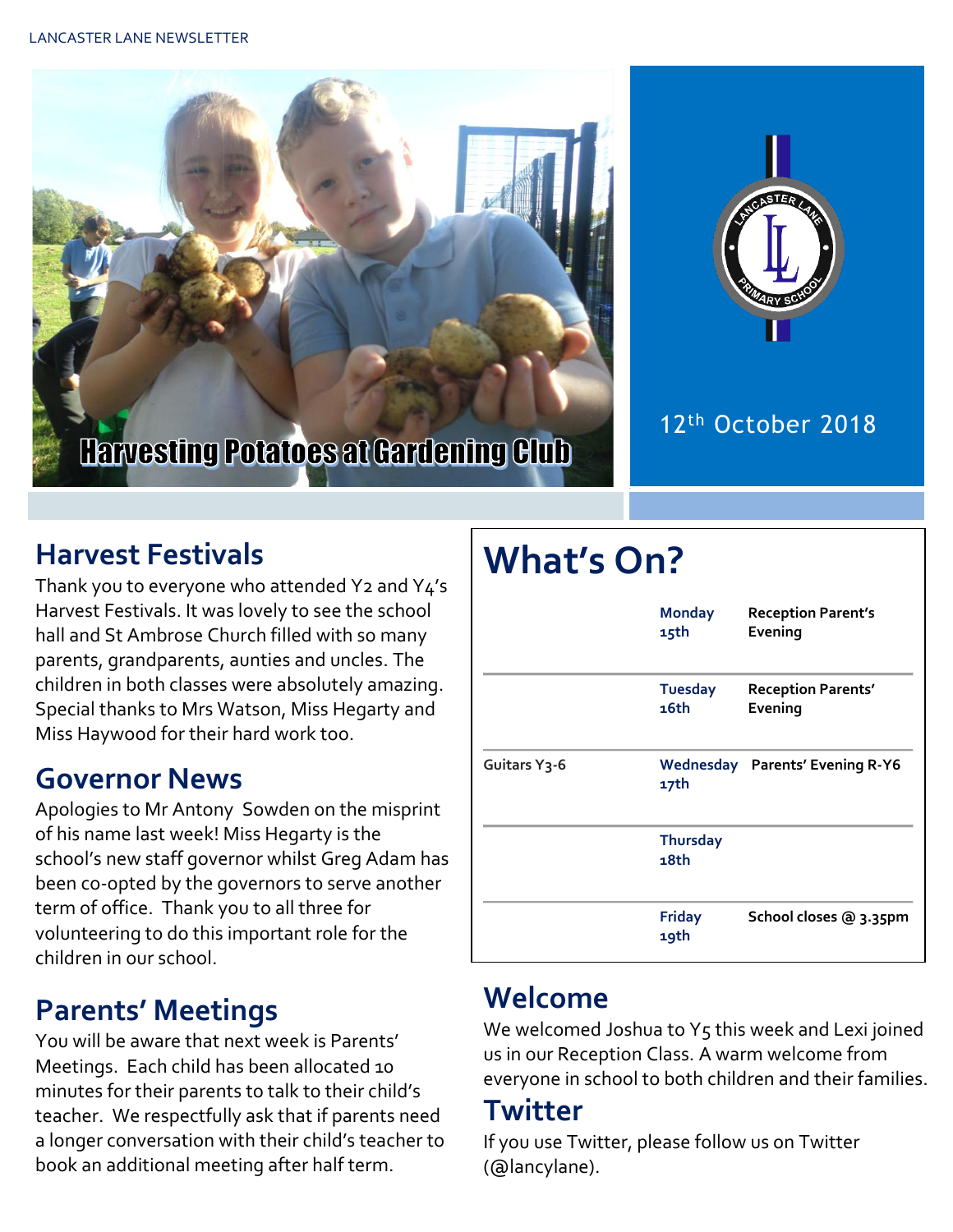### **Christmas Cards**

Your child's teacher will have sent home photographs of your child's Christmas card via Class DoJo which you may wish to have printed into 'proper' Christmas cards. There is no obligation to do so, but should you wish to buy the cards please pop into your child's classroom after school to complete the order form. Payment is due when the cards arrive in late November.

### **PTA**

If you have any ideas on how we can organise Santa's Grotto at the Christmas Fair to help us make it run more smoothly, please see Mrs Geldard. If you have any paper bags in school that we can use for the Teddy Tombola, please send them into school. There is a lot more information about the PTA and the forth coming PTA events on the newsletter sent home last week.

## **PTA Hallowe'en Disco**

There will be a Hallowe'en Disco held in school on Tuesday, 30th October. Tickets are £1 on the door and refreshments will be on sale (drinks, cakes, hot dogs etc). Children will be able to buy tattoos and have their faces painted – any volunteers to do face painting will be welcomed with open arms – please see Mrs Geldard. The disco runs from  $4pm - 4.55pm$  for Early Learners, Reception and infant children with junior children (Years 3 – 6) from 5pm – 6pm. Children in Early Learners and Reception will need to be accompanied by an adult. Fancy dress is optional.

## **After School Clubs**

Lunch time and after school clubs end this Friday (12.10.18) as it is Parents' Meetings next week. Clubs restart after half term on Monday, 29th October. However, there will be no Y3/4 Sportshall Athletics on this date as Mr Wood has to attend a meeting.

## **Outside Achievements**

Efini in Y6 and Freya Y<sub>3</sub> completed the superhero challenge race, Harry M in Y1 received player of the week at tennis, Lucas in Y1 played football at The Man City Stadium, Beth in Y3 gained a Bronze award and Lucy in Y1 gained her Level 7 - both at gymnastics. Well done to all of you.



Year 5 discovering material Changes in science.



Year 2 science fun.